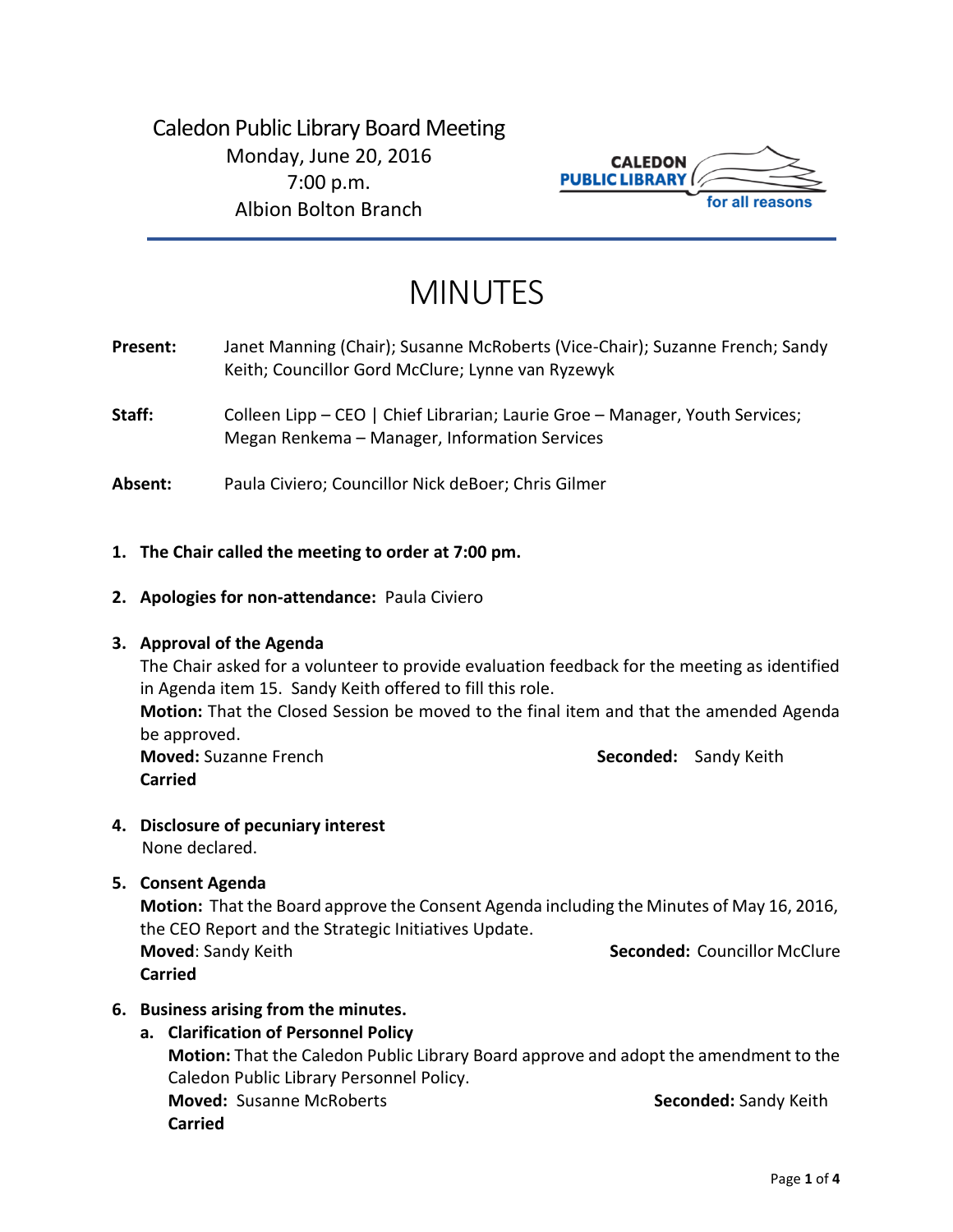## **7. Board and Committee Report**

None.

# **8. Staff Reports**

- **a. Treasurer's Report and Financial Statements** Colleen Lipp presented the Treasurer's Report and Financial Statements. **Motion**: That the Board receive the Treasurer's Report as presented. **Moved:** Lynne van Ryzewyk **Seconded: Sandy Keith** Seconded: Sandy Keith **Carried**.
- *b.* **Collection Development Policy Report**  Laurie Groe and Megan Renkema presented the revised Collection Development Policy **Motion:** That the Caledon Public Library Board approve and adopt the revised Collection Development Policy. **Moved:** Sandy Keith **Seconded:** Susanne McRoberts **Carried.**

#### **c. Volunteer Policy Report**

**Motion**: That the Caledon Public Library Board approve and adopt the drafted Volunteer Policy.

**Moved:** Suzanne French **Seconded:** Sandy Keith **Carried**

# **d. Caledon Public Library Annual Report 2015**

**Motion**: That the Caledon Public Library Board receive the Caledon Public Library Annual Report 2015. **Moved:** Susanne McRoberts **Seconded:** Lynne van Ryzewyk **Carried.**

*Laurie Groe and Megan Renkema left the meeting at 7:55 pm.*

## **9. New Business.**

None

#### **10. Board Development**

#### **a. 2011 Strategic Plan Review – Governing Responsibly**

Those in attendance discussed the Board's performance related to the goal to "govern responsibly" as per the 2011 Strategic Plan.

#### *b.* **Board Agenda/Work Plan Review**

The Board discussed the mid-term executive and committee elections scheduled for December and the Chair asked that members consider their interest in filling a role and the need to plan for Board succession.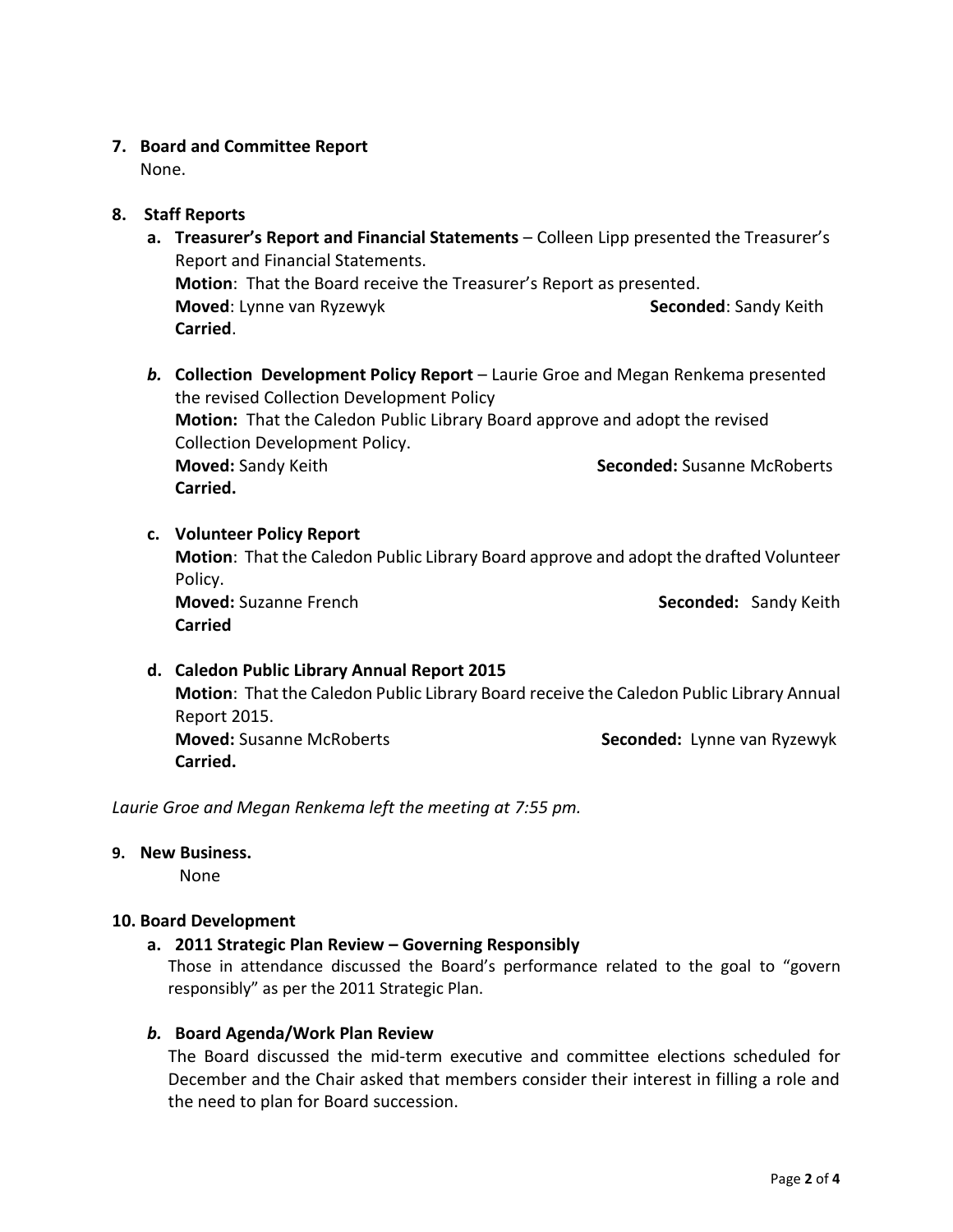#### **11. Correspondence**

**a. Peel Region Library Trustees Meeting - Brampton Library, June 8, 2016 Motion:** That the Board receive the correspondence and prepare a presentation for the July meeting of the Caledon, Brampton and Peel Boards. **Moved:** Susanne McRoberts **Seconded:** Lynne van Ryzewyk

**Carried.**

#### **12. Closed Session**

**Motion:** That the Board move to Closed Session under Section 16.1 (4) of the Public Libraries Act to consider:

(b) personal matters about an identifiable individual

(e) litigation or potential litigation, including matters before administrative tribunals affecting the board.

**Moved:** Sandy Keith **Seconded:** Lynne van Ryzewyk **Carried.**

Time: 8:43 pm

**Motion:** That the Board return to an Open Session under Section 16.1 (4) of the Public Libraries Act having considered:

(b) personal matters about an identifiable individual

(e) litigation or potential litigation, including matters before administrative tribunals affecting the board.

**Moved: Councillor McClure <b>Seconded**: Sandy Keith

#### **Carried.**

Time: 9:12 pm

**a. Confidential Report re: Litigation or potential litigation, including matters before administrative tribunals, affecting the Board**

**Motion:** That the Caledon Public Library Board receive the Confidential Report re: Litigation or potential ligation, including matters before administrative tribunals, affecting the board

**Moved:** Lynne van Ryzewyk **Seconded:** Suzanne French **Carried.**

**b. Confidential Report re: Personal matters about an identifiable individual – CEO Performance Appraisal**

**Motion:** That the Board receive the CEO Annual Performance Appraisal as prepared by the Board's CEO Performance Evaluation Committee **Moved**: Sandy Keith **Seconded**: Councillor McClure **Carried.**

**13. Time & location of next regular meeting**: September 12, 2016 7:00 pm Albion Bolton Branch